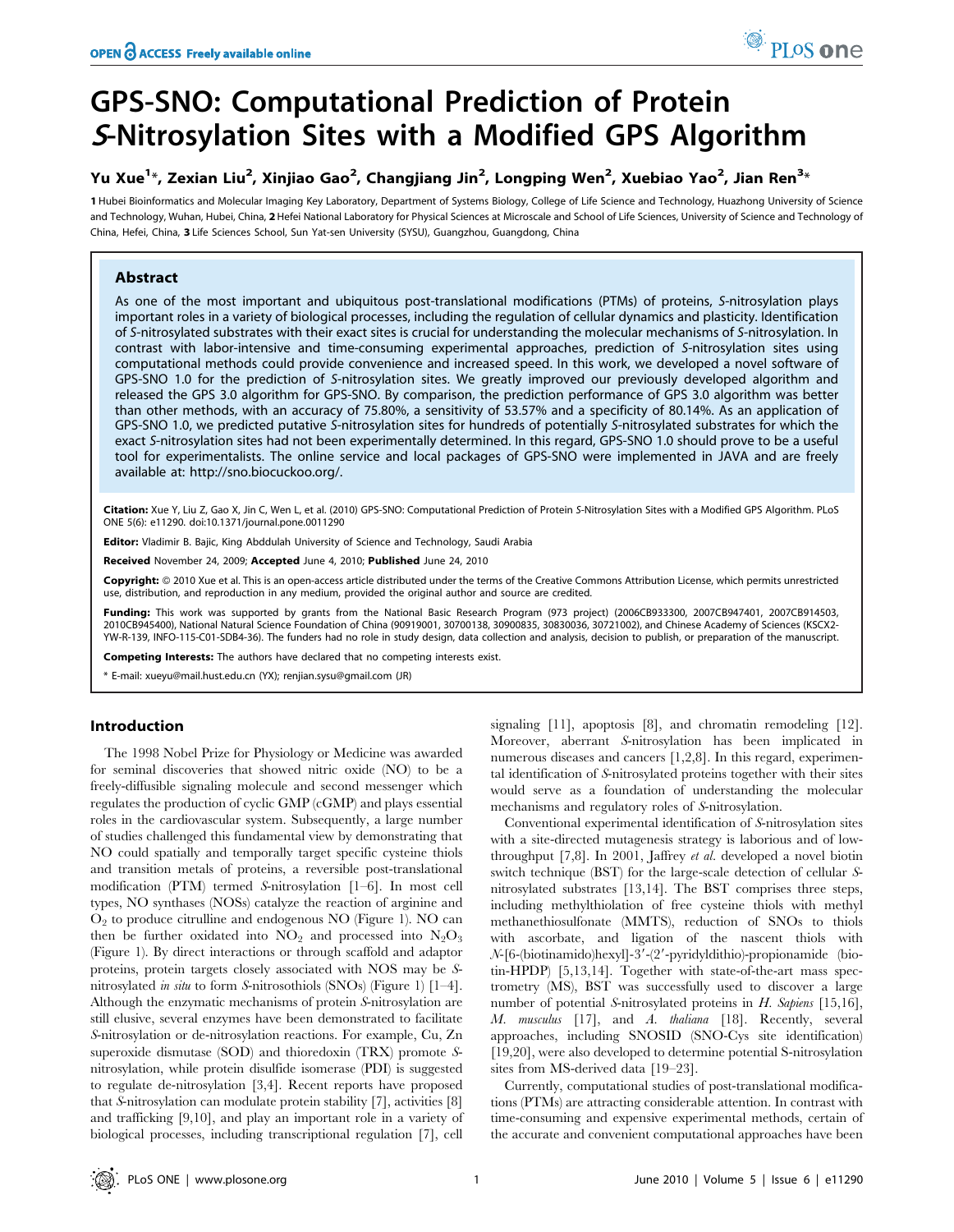

Figure 1. The biochemical processes of the endogenous NO source and protein <sup>S</sup>-nitrosylation. doi:10.1371/journal.pone.0011290.g001

shown to be able to rapidly generate helpful information for further experimental verification. Although there have been  $\sim$ 170 databases and computational tools developed for PTM analyses (http://www.biocuckoo.org/link.php), in silico prediction of Snitrosylation sites in proteins is still a great challenge. In a previous study, Hao et al. tested the prediction performance using a training data set containing 65 positive S-nitrosylation sites and 65 negative samples [20]. The support vector machines (SVMs) algorithm was used, and the performance result was disappointing [20].

In this work, 504 experimentally verified S-nitrosylation sites in 327 unique proteins were obtained from the scientific literature and public databases (Supplementary Table S1). Previously, we developed the algorithm GPS 2.0 (''Group-based Prediction System'') for the prediction of kinase-specific phosphorylation sites [24]. Here, we report substantial improvement of the method and the release of the GPS 3.0 algorithm. Then we developed a novel computational software of GPS-SNO 1.0 for prediction of Snitrosylation sites. The leave-one-out validation and 4-, 6-, 8- and 10-fold cross-validations were calculated to evaluate the prediction performance and system robustness. By comparison, the performance of the GPS 3.0 algorithm was better than several other approaches, with an accuracy of 75.80%, a sensitivity of 53.57% and a specificity of 80.14% under the low threshold condition. As applications of GPS-SNO 1.0, we also collected 485 potentially Snitrosylated substrates from PubMed (Supplementary Table S2). These proteins were detected from large-scale or small-scale studies, and the exact S-nitrosylation sites had not been experimentally determined. We predicted 359 ( $\sim$ 74%) of these targets with at least one potential S-nitrosylation site. These prediction results might be of use for further experimental verification. Finally, the online service and local packages of GPS-SNO 1.0 were implemented in JAVA 1.4.2 and are freely available at: http://sno.biocuckoo.org/.

# Methods

#### Data preparation

We searched the scientific literature from PubMed with the keywords of ''nitrosylation'' or ''nitrosylated'', and collected 549 experimentally verified S-nitrosylation sites in 363 proteins which were published before Jun. 23rd, 2009. We also searched the sequence annotations of the UniProt database (http://www. uniprot.org/uniprot/) [25]. Only experimentally verified Snitrosocysteine sites were reserved. Potentially nitrosylated sites with annotations of ''By similarity'', ''Potential'' or ''Probable'' were removed. From the UniProt database, in total we obtained 22 known S-nitrosylation sites in 18 proteins. In a previous study, Li et al. developed the public database SysPTM and collected 50 PTM types with experimentally verified information [26], while the known S-nitrosylation sites were taken from two large-scale surveys [20,27]. The three data sets were integrated, while the protein sequences were retrieved from the UniProt database.

As previously described [24,28–31], we regarded the cysteine (C) residues that undergo S-nitrosylation modification as positive data (+), while all other non-nitrosylated cysteines were taken as negative data  $(-)$ . The positive data  $(+)$  set for training contain a number of homologous sites from homologous proteins. If the training data were highly redundant with too many homologous sites, the prediction accuracy would be overestimated. To avoid such overfitting, we clustered the protein sequences with a threshold of 40% identity by CD-HIT [32]. If two proteins were similar with  $\geq$ 40% identity, we re-aligned the proteins with BL2SEQ, a program in the BLAST package [33], and checked the results manually. If two S-nitrosylation sites from two homologous proteins were at the same position after sequence alignment, only one item was reserved while the other was discarded. Finally, the non-redundant data set for training contained 504 positive sites and 2,581 negative sites from 327 unique substrates. The 504 experimentally verified S-nitrosylation sites are presented in Supplementary Table S1.

#### Performance evaluation

As previously described [24,28–31], we used four measurements, including sensitivity  $(Sn)$ , specificity  $(Sp)$ , accuracy  $(Ac)$ , and Mathew Correlation Coefficient (MCC) to evaluate the prediction performance of GPS-SNO 1.0. The four measurements were defined as below:

$$
Sn = \frac{TP}{TP + FN}, \, Sp = \frac{TN}{TN + FP},
$$
\n
$$
Ac = \frac{TP + TN}{TP + FP + TN + FN},
$$

and

$$
MCC = \frac{(TP \times TN) - (FN \times FP)}{\sqrt{(TP + FN) \times (TN + FP) \times (TP + FP) \times (TN + FN)}}
$$

In this work, the leave-one-out validation and 4-, 6-, 8-, 10-fold cross-validations were performed. The Receiver Operating Characteristic (ROC) curves and AROCs (area under ROCs) were also carried out.

#### The GPS 3.0 algorithm

For prediction of the S-nitrosylation sites, we greatly refined our previously developed method and released GPS 3.0 (Group-based Prediction System) algorithm, with its two major components of scoring strategy and performance improvement.

The basic hypothesis of the scoring strategy is that similar short peptides might bear similar 3D structures and biochemical properties [24,28–31]. First, we defined a nitrosylation site peptide  $NSP(m, n)$  as a cysteine (C) amino acid flanked by m residues upstream and  $n$  residues downstream. Then we used an amino acid substitution matrix, e.g., BLOSUM62, to calculate the similarity between the two  $NSP(m, n)$  peptides. For two amino acids  $a$  and  $b$ , let the substitution score between them in the amino acid substitution matrix be  $Score(a, b)$ . Then the substitution score between the two  $NSP(m, n)$  peptides A and B was defined as:

$$
S(A, B) = \sum_{-m \le i \le n} Score(A[i], B[i])
$$

If  $S(A, B) \leq 0$ , we simply redefined it as  $S(A, B) = 0$ .

The performance improvement process is comprised of four sequential steps of k-means clustering, peptide selection (PS), weight training (WT) and matrix mutation (MaM).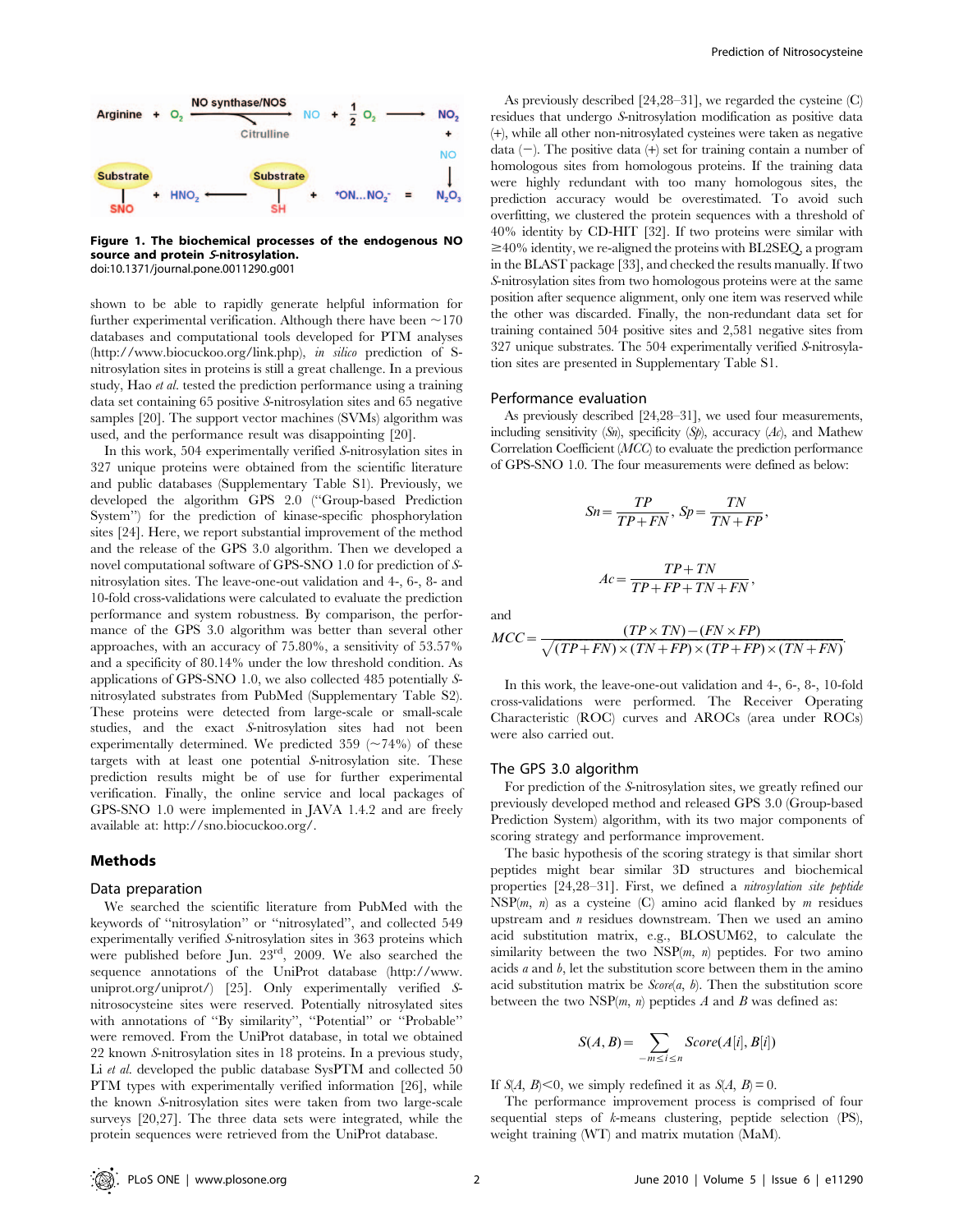1)  $k$ -means clustering. The  $k$ -means clustering method has been extensively used in analyses of gene [34,35] or protein [36] expression data, protein 3D structural analysis [37], and image processing [38,39]. Here, we used this approach to cluster the training data set into several groups. In these studies, more clusters will generate better performance. However, the current training process is excessively time-consuming. Therefore, to improve the calculation speed, the K was roughly set to 3. Given two NSP $(m, n)$ peptides  $A$  and  $B$ , the similarity was measured as:

$$
s(A, B) = \frac{\text{Num. of conserved substitutions}}{\text{Num. of all substitutions}}
$$

A conserved substitution is a substitution with a  $Score(a, b) > 0$  in the BLOSUM62 matrix. The  $s(A, B)$  ranges from 0 to 1. Thus, the distance between them can be defined as:  $D(A, B) = 1/s(A, B)$ . If  $s(A, B) = 0, D(A, B) = \infty.$ 

By exhaustive testing, NSP(7, 7) was used for this procedure. First, three S-nitrosylation sites from the positive data (+) were randomly chosen as the centroids. Second, the other positive sites were compared in a pairwise manner with the three centroids and clustered into groups with the highest similarity values. Third, the centroid of each cluster was updated with the highest average similarity (HAS). The second and third steps were iteratively repeated until the clusters did not change any longer. After the three clusters for the positive sites had been determined, we put each negative site into the cluster with the HAS.

2) Peptide selection (PS). In this step, We determined the optimized combination of  $NSP(m, n)$  for optimal performance. The combinations of NSP $(m, n)$   $(m = 1, ..., 30; n = 1, ..., 30)$  were extensively tested. The optimal  $NSP(m, n)$  for each cluster was separately selected, with the highest leave-one-out performance by singling out one site (all sites must be singled out one time). The Sp value was fixed at 80%.

3) Weight training (WT). The weight of each position in  $NSP(m, n)$  was initially defined as 1. The leave-one-out performance was calculated with the  $Sp$  of 80%. A weight of any position was randomly picked out for  $+1$  or  $-1$ , and the leave-oneout result was re-computed. The manipulation was adopted if the Sn value was increased. The process was repeated until convergence was reached. Then the updated substitution score between two NSP $(m, n)$  peptides A and B was refined as:

$$
S'(A, B) = \sum_{-m \le i \le n} w_i Score(A[i], B[i])
$$

The w<sub>i</sub> is the weight of position i. Again, if  $S'(A, B) \leq 0$ , we simply redefined it as  $S'(A, B) = 0$ .

4) Matrix mutation (MaM). The above three approaches were first introduced here in this work, while the MaM strategy was established in our previous work [24]. As previously described, BLOSUM62 was chosen as the initial matrix, and the leave-oneout performance was calculated. Subsequently, we fixed the  $Sp$  as  $80\%$  to improve the S<sub>n</sub> by randomly picking out an element of the matrix for  $+1$  or  $-1$ . The procedure was terminated when the Sn value was not increased any further. More detailed information of MaM is available in supplementary Text S1.

#### Implementation of the online service and local packages

The online service and local packages of GPS-SNO 1.0 were implemented in JAVA and are freely available at http://sno. biocuckoo.org/. For the online service, we tested the GPS-SNO 1.0 on a variety of internet browsers, including Internet Explorer 6.0, Netscape Browser 8.1.3 and Firefox 2 under the Windows XP

Operating System (OS), Mozilla Firefox 1.5 of Fedora Core 6 OS (Linux), and Safari 3.0 of Apple Mac OS X 10.4 (Tiger) and 10.5 (Leopard). For the Windows and Linux systems, the latest version of Java Runtime Environment (JRE) package (JAVA 1.4.2 or later versions) of Sun Microsystems should be pre-installed. However, for Mac OS, GPS-SNO 1.0 can be directly used without any additional packages. For convenience, we also developed local packages of GPS-SNO 1.0, which worked with the three major Operating Systems, Windows, Linux and Mac.

#### Results

# Development of GPS-SNO for prediction of Snitrosylation sites

Previously, we developed a novel algorithm of GPS 1.0 & 1.10 (Group-based Phosphorylation Scoring) for the prediction of kinase-specific phosphorylation sites [29,30]. Based on the hypothesis that similar peptides possess similar biological functions, we developed a scoring strategy using an amino acid substitution matrix, BLOSUM62 [29,30]. We also hypothesized that the bona fide pattern for phosphorylation modification might be compromised by the heterogeneity of multiple structural determinants with different features. Thus, to improve the prediction performance, we adopted a Markov Cluster Algorithm (MCL for short) to partition experimentally verified phosphorylation sites into several clusters [29,30]. In GPS 2.0, we observed that different substitution matrices resulted in different levels of performance [24]. Thus, we developed a simple approach of matrix mutation (MaM), which mutated the initial matrix of BLOSUM62 into the optimal matrix having the highest leave-oneout performance [24]. The MCL method was removed in GPS 2.0 due to its poor efficiency [24]. Recently, while studying sumoylation [28] and palmitoylation [31], we classified modification sites based on either experimentally determined or putative linear motifs. However, this procedure couldn't generate satisfying performance for prediction of S-nitrosylation sites.

In this work, we have greatly refined the previous strategies and here release the GPS 3.0 algorithm. The scoring strategy and MaM were preserved, while three additional approaches, including k-means clustering, peptide selection (PS), and weight training (WT) were added. The k-means clustering method has been widely used in many fields [34–39]. Analogously, we used this method to classify the training data set into three groups, cluster A, B and C, with HAS values of 0.2475, 0.2517 and 0.2716, respectively. In our previous work, the flanking peptides were arbitrarily selected. For example, PSP(3, 3) (phosphorylation site *peptide*) was used in GPS 1.0 & 1.10 [29,30], while  $PSP(7, 7)$  was deliberately selected in GPS 2.0 [24]. Here, we developed the PS to determine the optimal combination of  $NSP(m, n)$  based on the highest leave-one-out performance. The  $NSP(m, n)$  for cluster A, B and C were determined to be NSP(30, 7), NSP(15, 7) and NSP(8, 3). Previously, the weight of each position in a  $\text{PSP}(m, n)$  was equal to 1. Here, we developed the WT to determine the optimal weight for each position with the highest leave-one-out performance.

By exhaustive testing, we decided the order of training processes to be: k-means clustering, PS, WT and MaM. For convenience, NSP(7, 7) is shown. The prediction results for human tissue transglutaminase (tTG, UniProt ID: P21980) are shown as an example (Figure 2). In endothelial cells, the human tTG is expressed, secreted into the extracellular matrix (ECM), and nitrosylated in a Ca<sup>2+</sup>-dependent manner [40]. There were fourteen unambiguous S-nitrosylation sites identified (Supplementary Table S1), including C10, C27, C98, C143, C230, C269, C277, C285, C336, C370, C371, C524, C545 and C620 [40].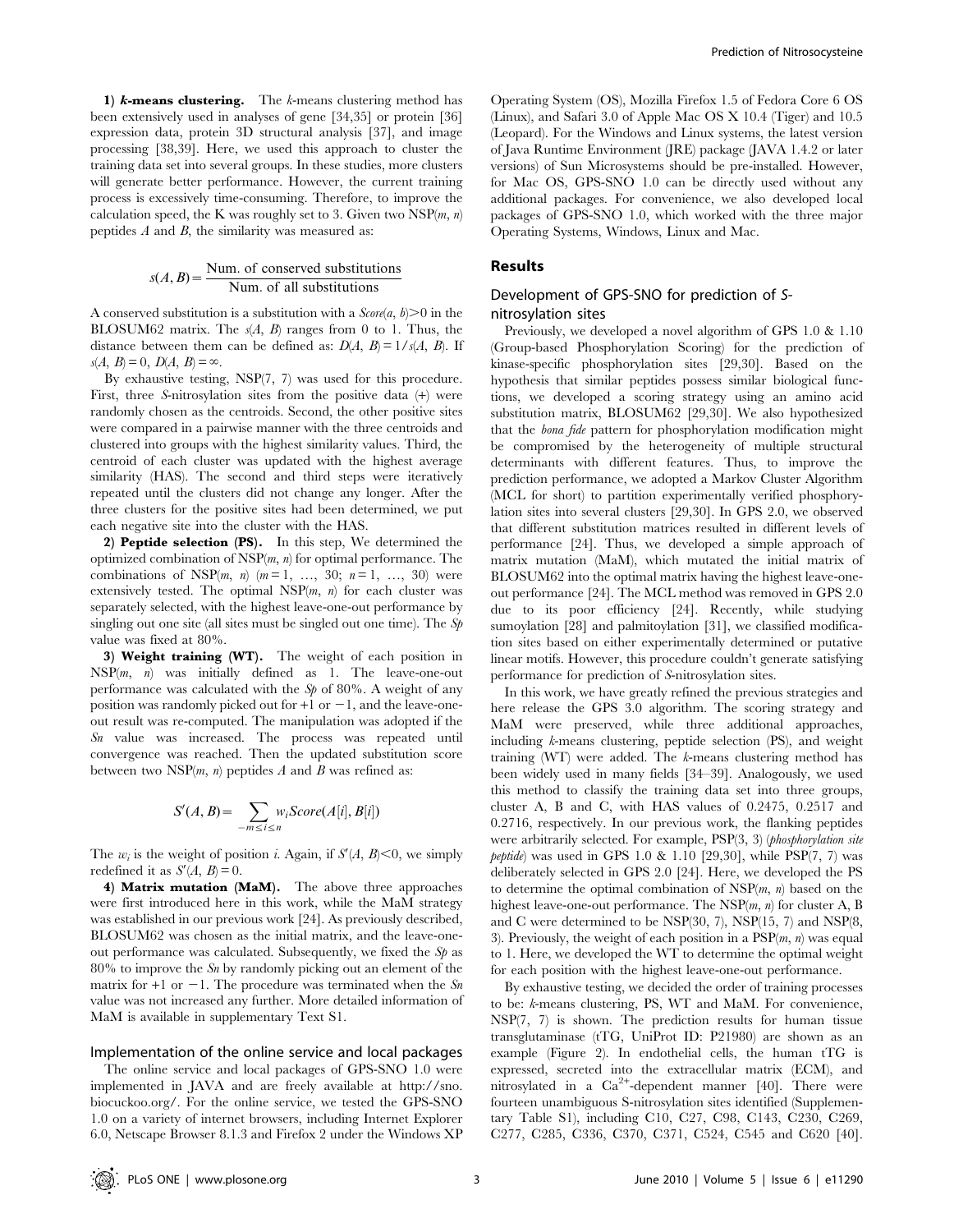The GPS-SNO 1.0 with the default threshold predicted eight sites as positive hits (Figure 2). In addition, C505 was also predicted as a positive hit, which might be shown to be useful by experimental verification.

# Performance evaluation and comparison

To evaluate the prediction performance and robustness of GPS-SNO 1.0, the leave-one-out validation and 4-, 6-, 8-, 10-fold crossvalidations were performed. ROC curves were drawn, and the AROC values were calculated as 0.685 (leave-one-out), 0.652 (4 fold), 0.661 (6-fold), 0.662 (8-fold) and 0.660 (10-fold), respectively (Figure 3). Since the results of the 4-, 6-, 8- and 10-fold crossvalidations were very similar with the leave-one-out validation, GPS-SNO 1.0 is evidently a stable and robust predictor.

To investigate the performance of the GPS 3.0 algorithm, we compared it to several other approaches, including the GPS 2.0 and position-specific scoring matrix (PSSM) [41] methods. To avoid any bias, the same training data set used in GPS 3.0 was also employed in GPS 2.0 and PSSM. The GPS 2.0 algorithm was carried out as previously described [24,28,31]. For the PSSM algorithm [41], the probabilities of the twenty amino acids in terms of positive data  $(+)$  and negative data  $(-)$  were calculated as  $P_+$  and  $P_-$ . Then the score of a given NSP $(m, n)$  could be calculated as:

$$
Score[NSP(m,n)] = \sum_{1 \le i \le m+n} log_2(P + [i]/P - [i])
$$

For comparison, the leave-one-out validations for the GPS 3.0, GPS 2.0 and PSSM algorithms were calculated. Again, the ROC curves were drawn, and the AROC values were calculated as 0.685 (GPS 3.0), 0.594 (GPS 2.0) and 0.572 (PSSM), separately (Figure 4). Furthermore, we fixed the Sp values of GPS 3.0 so as to be identical with the other methods, and then compared the Sn values (Table 1). For construction of the GPS-SNO 1.0 software, three thresholds of high, medium and low were established (Table 1). The results demonstrated the GPS 3.0 algorithm to be better than the other methods. In addition, previous experimental observations had suggested that S-nitrosylation preferred to recognize an ''acid-base'' motif such as K/R/H/D/E-C-/D/E [2,3,6]. With the training data set, we critically evaluated the performance of this motif, with an Ac of 82.22%, Sn of  $4.37\%$ , and Sp of 97.41%. However, with the same Sp value of 97.41%, the Sn of GPS 3.0 was 6.94% (Table 1). In this regard, the GPS 3.0 algorithm is also better than the simple motif approach.

| <b>Tools Help</b><br><b>File</b>  |                                                                                                                                                                                                                                                                                                                                                                                                                                                                                                                                                                                                                                                                                                                                                                                                                 |              |                |        |                      |  |
|-----------------------------------|-----------------------------------------------------------------------------------------------------------------------------------------------------------------------------------------------------------------------------------------------------------------------------------------------------------------------------------------------------------------------------------------------------------------------------------------------------------------------------------------------------------------------------------------------------------------------------------------------------------------------------------------------------------------------------------------------------------------------------------------------------------------------------------------------------------------|--------------|----------------|--------|----------------------|--|
| <b>Predicted Sites</b>            |                                                                                                                                                                                                                                                                                                                                                                                                                                                                                                                                                                                                                                                                                                                                                                                                                 |              |                |        |                      |  |
| Position                          | Peptide                                                                                                                                                                                                                                                                                                                                                                                                                                                                                                                                                                                                                                                                                                                                                                                                         | <b>Score</b> |                | Cutoff | Cluster              |  |
| 10                                | <b>EELVLERCDLELETN</b>                                                                                                                                                                                                                                                                                                                                                                                                                                                                                                                                                                                                                                                                                                                                                                                          | 21.803       |                | 20.743 | Cluster C            |  |
| 27                                | <b>DHHTADLCREKLVVR</b>                                                                                                                                                                                                                                                                                                                                                                                                                                                                                                                                                                                                                                                                                                                                                                                          | 3.478        |                | 2.454  | <b>Cluster B</b>     |  |
| 98                                | TVVDQQDCTLSLQLT                                                                                                                                                                                                                                                                                                                                                                                                                                                                                                                                                                                                                                                                                                                                                                                                 | 24.343       |                | 20.743 | Cluster <sub>C</sub> |  |
| 143                               | <b>ILLFNAMCPADAVYL</b>                                                                                                                                                                                                                                                                                                                                                                                                                                                                                                                                                                                                                                                                                                                                                                                          | 3.348        |                | 2.454  | Cluster B            |  |
| 230                               | VVSGMVNCNDDQGVL                                                                                                                                                                                                                                                                                                                                                                                                                                                                                                                                                                                                                                                                                                                                                                                                 | 3.114        |                | 2.454  | Cluster B            |  |
| 370                               | EKSEGTYCCGPVPVR                                                                                                                                                                                                                                                                                                                                                                                                                                                                                                                                                                                                                                                                                                                                                                                                 | 1.76         |                | 1.67   | Cluster A            |  |
| 505                               | <b>NTAEEYVCRLLLCAR</b>                                                                                                                                                                                                                                                                                                                                                                                                                                                                                                                                                                                                                                                                                                                                                                                          | 22.635       |                | 20.743 | Cluster <sub>C</sub> |  |
| 524                               | NGILGPECGTKYLLN                                                                                                                                                                                                                                                                                                                                                                                                                                                                                                                                                                                                                                                                                                                                                                                                 | 1.88         |                | 1.67   | Cluster A            |  |
| 620                               | <b>LPVALEGCTFTVEGA</b>                                                                                                                                                                                                                                                                                                                                                                                                                                                                                                                                                                                                                                                                                                                                                                                          | 3.19         |                | 2.454  | Cluster B            |  |
| Enter sequence(s) in FASTA format | >Example (Human Protein-glutamine gamma-glutamyltransferase, P21980)<br>MAEELVLERCDLELETNGRDHHTADLCREKLVVRRGQPFWLTLHFEGRNYEASVDSLTFSVVTGPAPSQEAGTKARFPLRDAVEEGDWTATVVDQQD<br>CTLSLQLTTPANAPIGLYRLSLEASTGYQGSSFVLGHFILLFNAWCPADAVYLDSEEERQEYVLTQQGFIYQGSAKFIKNIPWNFGQFEDGILDICLILLDVN<br>PKFLKNAGRDCSRRSSPVVVGRVVSGMVNCNDDQGVLLGRWDNNYGDGVSPMSWIGSVDILRRWKNHGCQRVKYGQCWVFAAVACTVLRCLGIPT<br>RVVTNYNSAHDQNSNLLIEYFRNEFGEIQGDKSEMIWNFHCVWESWMTRPDLQPGYEGWQALDPTPQEKSEGTYCCGPVPVRAIKEGDLSTKYDAPF<br>NFAEVNADVVDWIQQDDGSVHKSINRSLIVGLKISTKSVGRDEREDITHTYKYPEGSSEEREAFTRANHLNKLAEKEETGMAMRIRVGQSMNMGSDFDV<br>FAHITNNTAEEYVCRLLLCARTVSYNGILGPECGTKYLLNLNLEPFSEKSVPLCILYEKYRDCLTESNLIKVRALLVEPVINSYLLAERDLYLENPEIKIRILG<br>EPKQKRKLVAEVSLQNPLPVALEGCTFTVEGAGLTEEQKTVEIPDPVEAGEEVKVRMDLLPLHMGLHKLVVNFESDKLKAVKGFRNVIIGPA |              |                |        |                      |  |
| <b>Threshold</b>                  |                                                                                                                                                                                                                                                                                                                                                                                                                                                                                                                                                                                                                                                                                                                                                                                                                 |              | <b>Console</b> |        |                      |  |
|                                   |                                                                                                                                                                                                                                                                                                                                                                                                                                                                                                                                                                                                                                                                                                                                                                                                                 |              |                |        |                      |  |

Figure 2. The screen snapshot of GPS-SNO 1.0 software. The medium threshold was chosen as the default threshold. As an example, the prediction results of human tissue transglutaminase (tTG, P21980) are presented. doi:10.1371/journal.pone.0011290.g002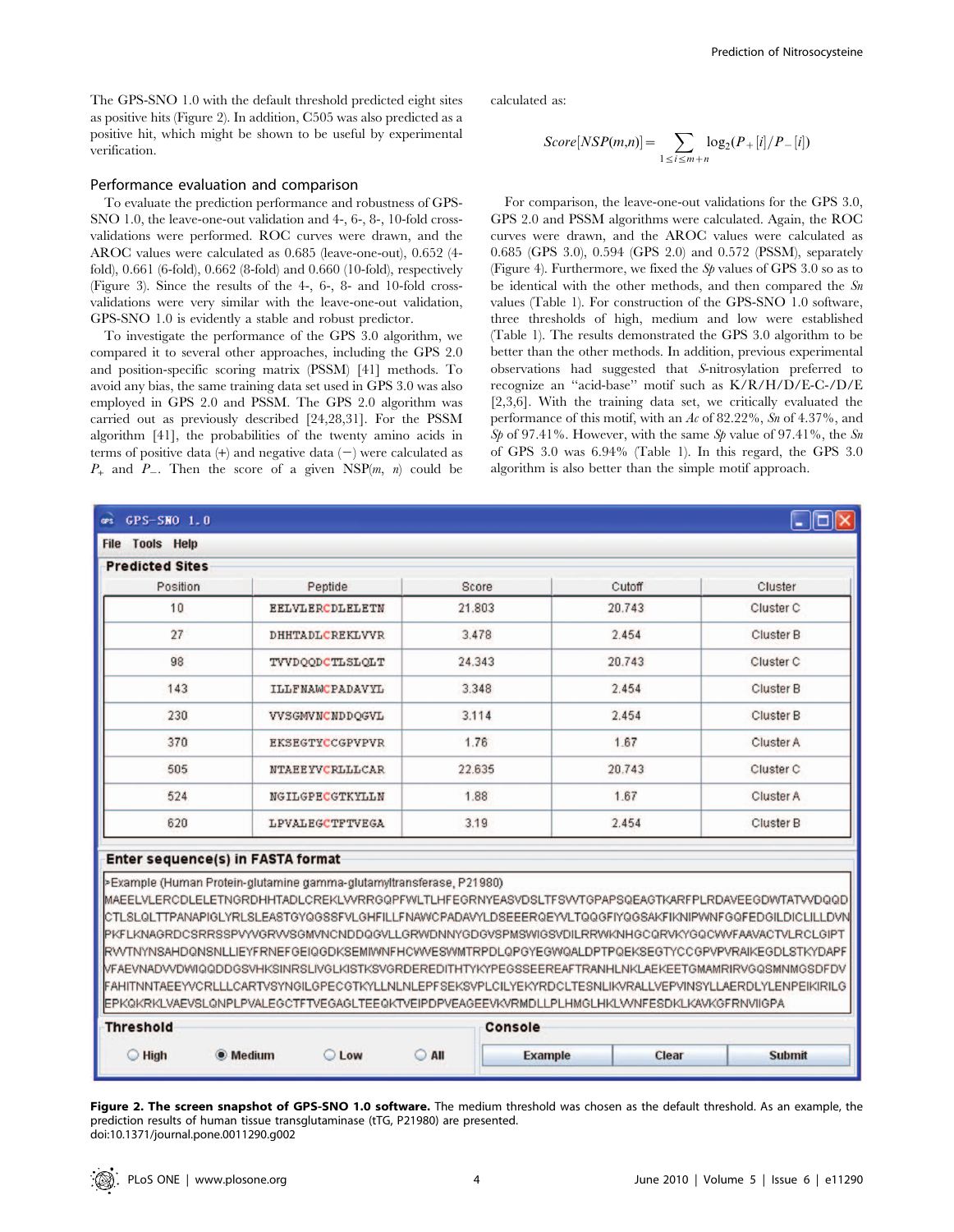

Figure 3. The prediction performance of GPS-SNO 1.0. The leave-one-out validation and 4-, 6-, 8-, 10-fold cross-validations were calculated. The Receiver Operating Characteristic (ROC) curves and AROCs (area under ROCs) were also carried out. doi:10.1371/journal.pone.0011290.g003

#### Large-scale prediction of S-nitrosylation sites in proteins

Hundreds of proteins have been experimentally indicated to be potentially nitrosylated, with the exact S-nitrosylation sites in these proteins requiring elucidation. As applications of GPS-SNO 1.0, we manually collected 485 potentially S-nitrosylated substrates from the scientific literature (Supplementary Table S2). The primary sequences of these targets were retrieved from the UniProt database. With the default threshold (medium) of GPS-



Figure 4. Comparison of GPS 3.0, GPS 2.0 and PSSM. For comparison, the leave-one-out results of GPS 3.0, GPS 2.0 and PSSM were calculated.

doi:10.1371/journal.pone.0011290.g004

| Table 1. Comparison of the GPS 3.0 algorithm with other |  |  |  |
|---------------------------------------------------------|--|--|--|
| approaches.                                             |  |  |  |

| Method                       | Threshold | Ac     | Sn     | Sp     | MCC    |
|------------------------------|-----------|--------|--------|--------|--------|
| GPS 3.0                      | High      | 80.40% | 25.20% | 91.17% | 0.1897 |
|                              | Medium    | 78.33% | 35.32% | 86.72% | 0.2175 |
|                              | Low       | 75.80% | 53.57% | 80.14% | 0.2864 |
|                              | a         | 82.64% | 6.94%  | 97.41% | 0.0900 |
| GPS 2.0                      |           | 78.46% | 14.29% | 90.98% | 0.0652 |
|                              |           | 76.22% | 22.22% | 86.76% | 0.0937 |
|                              |           | 72.66% | 34.52% | 80.10% | 0.1299 |
| <b>PSSM</b>                  |           | 78.49% | 13.49% | 91.17% | 0.0586 |
|                              |           | 75.77% | 20.24% | 86.60% | 0.0718 |
|                              |           | 72.27% | 27.58% | 80.99% | 0.0786 |
| K/R/H/D/E-C-D/E <sup>b</sup> |           | 82.22% | 4.37%  | 97.41% | 0.0391 |

For construction of the GPS-SNO 1.0 software, the three thresholds of high, medium and low were chosen. For comparison, we fixed the Sp values of GPS 3.0 so as to be similar or identical to the other methods and compared the Sn values.

 $a$  With the same Sp value, the Sn value of GPS 3.0 is better than the simple motif approach (6.94% vs. 4.37%).

b An ''acid-base'' motif for S-nitrosylation recognition [2,3,6].

doi:10.1371/journal.pone.0011290.t001

SNO 1.0, we successfully predicted 359 ( $\sim$  74%) of these proteins with at least one potential S-nitrosylation site (Supplementary Table S2). These prediction results should be useful for further experimental verification. Several examples were randomly picked out, and their prediction results are shown in Figure 5.

It was proposed that the anticancer agent cisplatin induces Snitrosylation of human p53 (UniProt ID: P04637) to prevent its translocation to mitochondria [9]. However, the S-nitrosylation sites in p53 were not experimentally identified. With GPS-SNO 1.0, we predicted that p53 might be nitrosylated at C135 (Figure 5A), which locates in the DNA binding region of p53, potentially influences its DNA binding affinity and regulates p53 subcellular localization (Figure 5A). As previously described [3,4], The human protein disulfide-isomerase (PDI) P4HB (P07237) is a regulatory partner in the de-nitrosylation process. In a recent large-scale analysis [16], P4HB was also proposed as a potential nitrosylated target. Here, we predicted five potential S-nitrosylation sites in P4HB, including C8, C53, C56, C397 and C400 (Figure 5B). In 2003, Kuncewicz et al. carried out a proteomic analysis in mouse mesangial cells and identified 31 novel Snitrosylated substrates [17]. We predicted one of these proteins, Mannan-binding lectin serine protease 1 (Masp1, P98064), might be nitrosylated at C190, C372 and/or C496 (Figure 5C). In addition, Arabidopsis Adenosylhomocysteinase 1 (SAHH1, O23255) was experimentally identified as a potential S-nitrosylated protein [18]. In this work here, we predicted that SAHH1 might only be S-nitrosylated at the single site of C42 (Figure 5D).

#### **Discussion**

S-nitrosylation is an essential and reversible PTM of proteins [1–5]. Identification of S-nitrosylated substrates with their exact sites is fundamental for dissecting the molecular mechanisms and regulatory roles of S-nitrosylation [1–5]. In contrast with laborintensive and expensive experimental approaches, computational prediction of S-nitrosylation sites is potentially a convenient and fast-speed strategy to generate useful information for subsequent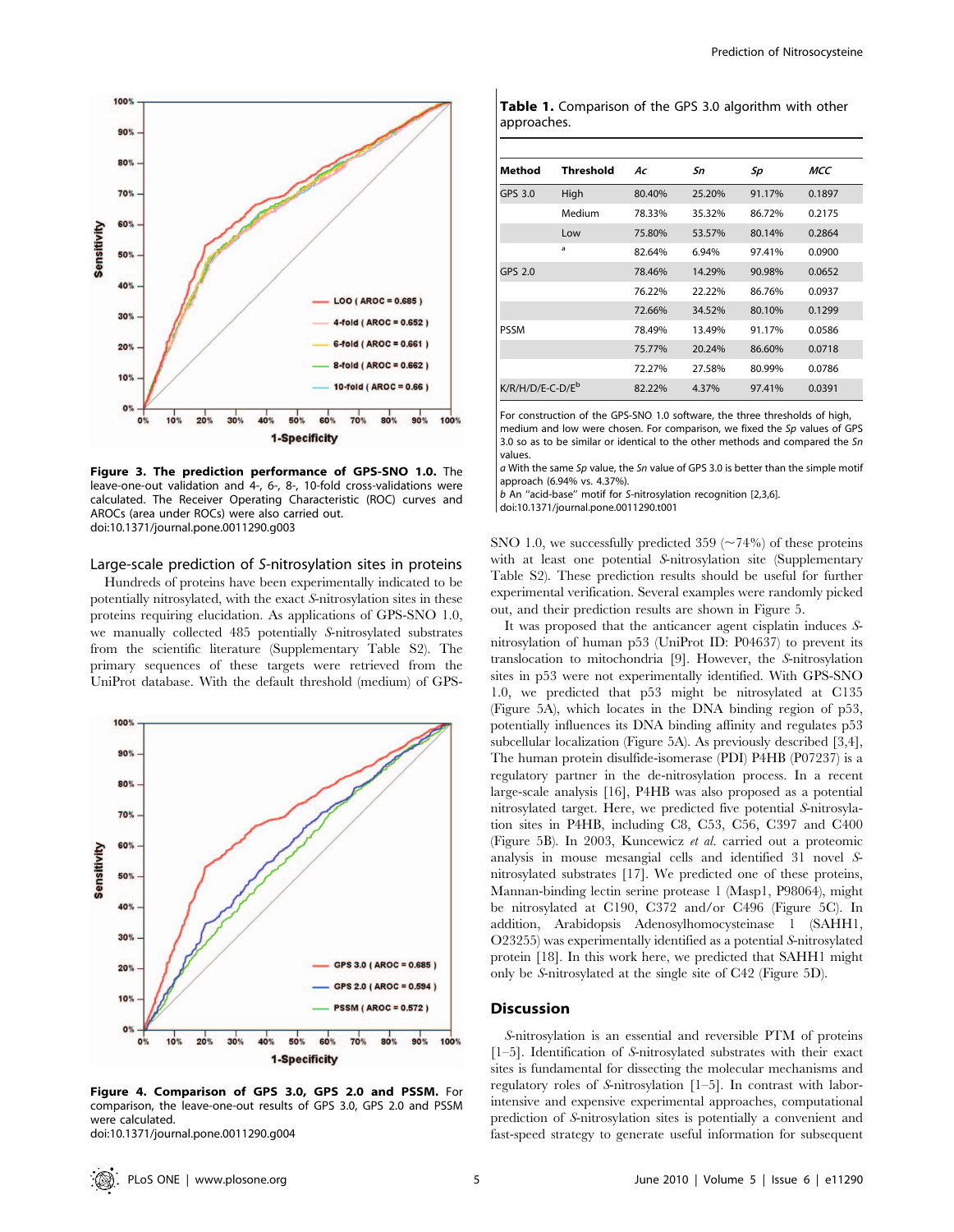

Figure 5. Applications of GPS-SNO 1.0. Here we predicted potential S-nitrosylation sites in experimentally identified S-nitrosylated substrates with the default threshold. (A) Human p53 (P04637); (B) Human P4HB (P07237); (C) Mouse Masp1 (P98064); (D) Arabidopsis SAHH1 (O23255). doi:10.1371/journal.pone.0011290.g005

experimental verification. Previously, experimental studies suggested an ''acid-base'' motif such as K/R/H/D/E-C-/D/E for Snitrosylation recognition [2,3,6]. However, later researches proposed that most S-nitrosylation sites do not have this motif. For example, there are only  $\sim$  20 S-nitrosylation sites with this ''acid-base'' motif in our training data (Supplementary Table S1). In this regard, the simple motif approach is of only limited value.

In this report, we have greatly modified a previously developed algorithm and released the GPS 3.0 algorithm for the prediction of S-nitrosylation sites. All of the GPS series algorithms comprise the two major procedures of scoring strategy and performance improvement [24,29,30]. In GPS 1.0 & 1.10, the scoring strategy was established first, while the MCL was selected as the performance improvement step [29,30]. In GPS 2.0, the scoring strategy was preserved, and the novel approach of matrix mutation (MaM) was used to improve performance [24]. In GPS 3.0, the original scoring strategy was adopted as the initial step. For performance enhancement, a sequential procedure was determined by means of k-means clustering, peptide selection (PS), and weight training (WT) and MaM. The first three approaches were newly developed in GPS 3.0. By comparison, the prediction performance of GPS 3.0 was better than other algorithms, such as GPS 2.0, PSSM and the simple motif method.

In the current stage, the data training process of GPS 3.0 was computationally intensive and time-consuming. In this regard, the technical strategies were simplified to save time. For example, in the k-means clustering procedure, more clusters generate better performance. However, the k value was set at three to improve the training speed. From our previous experience, if experimentalists want to perform a limited number of experiments to obtain at least one real site, a higher  $S_p$  than  $S_n$  value is important for avoiding too many false positive hits [24,29,30]. However, in some applications, experimentalists will try to exhaustively identify all the actual sites from among the predicted results without any regard to time and cost. In these cases, a higher  $Sn$  is more important, in order to provide more potential hits. For performance improvement, the Sp value was arbitrarily chosen to be 80%. Again, in the WT step, the weight of a randomly selected position was roughly added with  $+1$  or  $-1$ . Although these parameters or settings still remain to be precisely calibrated

#### References

1. Foster MW, Hess DT, Stamler JS (2009) Protein S-nitrosylation in health and disease: a current perspective. Trends Mol Med 15: 391–404.

in the future, the current GPS 3.0 algorithm has already exhibited superiority in S-nitrosylation site prediction. Finally, the novel software program for GPS-SNO 1.0 was implemented in JAVA.

Taken together, we propose that GPS-SNO 1.0 is a useful tool for the identification of potential S-nitrosylation sites. The combination of computational predictions and experimental verification will provide a foundation for an understanding of the mechanisms and the dynamics of S-nitrosylation.

# Supporting Information

Text S1 The algorithmic procedure of matrix mutation (MaM). Found at: doi:10.1371/journal.pone.0011290.s001 (0.07 MB DOC)

Table S1 From the scientific literature (PubMed) and the UniProt database, we collected 504 experimentally verified Snitrosylation sites in 327 unique proteins. All of the sites from UniProt were complemented by the data taken from PubMed (marked in grey).

Found at: doi:10.1371/journal.pone.0011290.s002 (0.07 MB XLS)

Table S2 From large-scale as well as small-scale experimental studies, we also collected 485 potentially S-nitrosylated substrates. The exact S-nitrosylation sites had not been experimentally determined. The default threshold (medium) was adopted for GPS-SNO 1.0.

Found at: doi:10.1371/journal.pone.0011290.s003 (0.06 MB XLS)

# Acknowledgments

The authors are thankful for Dr. Vladimir B. Bajic and two anonymous reviewers, whose suggestions have greatly improved the presentation of this manuscript. Pacific Edit reviewed the manuscript prior to submission.

# Author Contributions

Conceived and designed the experiments: YX JR. Performed the experiments: YX ZL XG JR. Analyzed the data: YX ZL CJ LW JR. Contributed reagents/materials/analysis tools: LW XY. Wrote the paper: YX JR.

2. Foster MW, McMahon TJ, Stamler JS (2003) S-nitrosylation in health and disease. Trends Mol Med 9: 160–168.